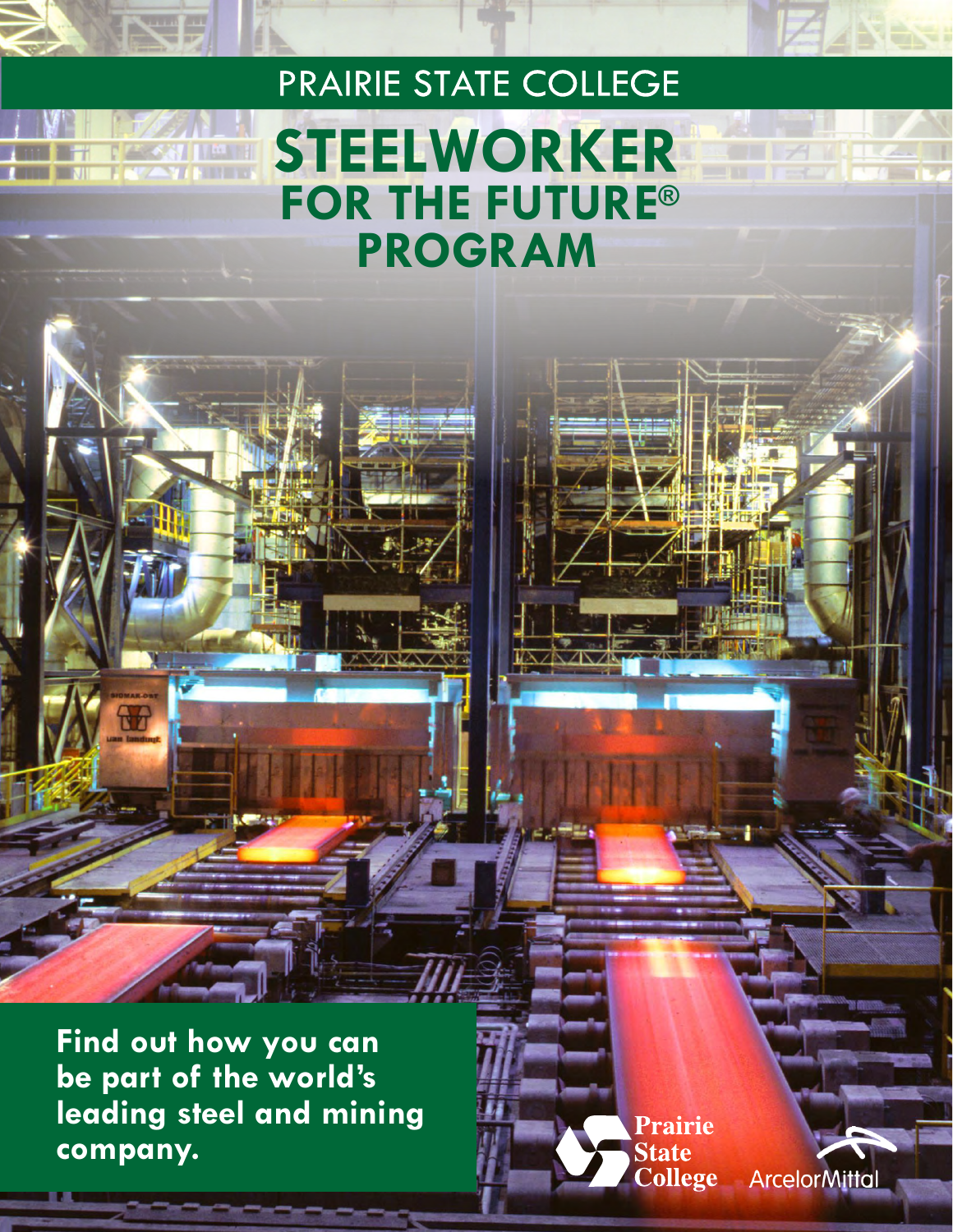# DID YOU **DID YOU?**<br>KNOW?

Steelworker for the Future® graduates have the opportunity to work for the world's leading steel company where, on average, an hourly steelworker earns an annual income of approximately \$90,000 plus benefits.



## **DEGREES AND CERTIFICATES AT PRAIRIE STATE COLLEGE**

**ASSOCIATE IN APPLIED SCIENCE (A.A.S.)** Industrial Electrician

**CERTIFICATE OF ACHIEVEMENT** Industrial Electrician Industrial Maintenance Technician

## **Maintenance Technicians in Demand – Industrial Athletes Wanted**

This is not your parent's steel mill anymore. Erase any preconceived notions you have about the steel industry and find out about today's Steelworker for the Future®. Today's steel industry operates at the cutting edge of material science:

- Transforming unique chemistry grades utilizing thermal and mechanical fine-tuning techniques; and
- Producing advanced steel products for automobiles, appliances, pipelines, trains, ships, construction equipment, bridges, skyscrapers, wind towers reactors, and even stadiums.

With a presence in more than 60 countries, ArcelorMittal is the world's leading steel and mining company and the leader in all major global markets, including appliances, automotive, construction, and packaging.

ArcelorMittal initiated Steelworker for the Future®, a 2.5 year associate degree program in partnership with Prairie State College (PSC) to prepare industrial technology students for the fascinating world of steelmaking through classroom learning and hands-on training. The benefits of this innovative program include:

- The chance to apply for a paid internship, gaining valuable experience while offsetting tuition costs;
- The opportunity to become a part of a highly skilled, well-paid, tech-savvy, and in-demand workforce; and
- Learning how to install, maintain, and repair sophisticated equipment in order to satisfy customers' needs.

Student opportunities include:

- The chance to be hired as maintenance technicians upon completion of their degree program;
- The opportunity to work with high tech computer equipment;
- Learning how to maintain state-of-the-art steel manufacturing equipment;
- Using classroom knowledge on troubleshooting, print reading, large equipment alignment, gearing, lubrication, hydraulic systems, motors, sensors, and control modules; and
- The opportunity for a long and satisfactory career in the steel industry.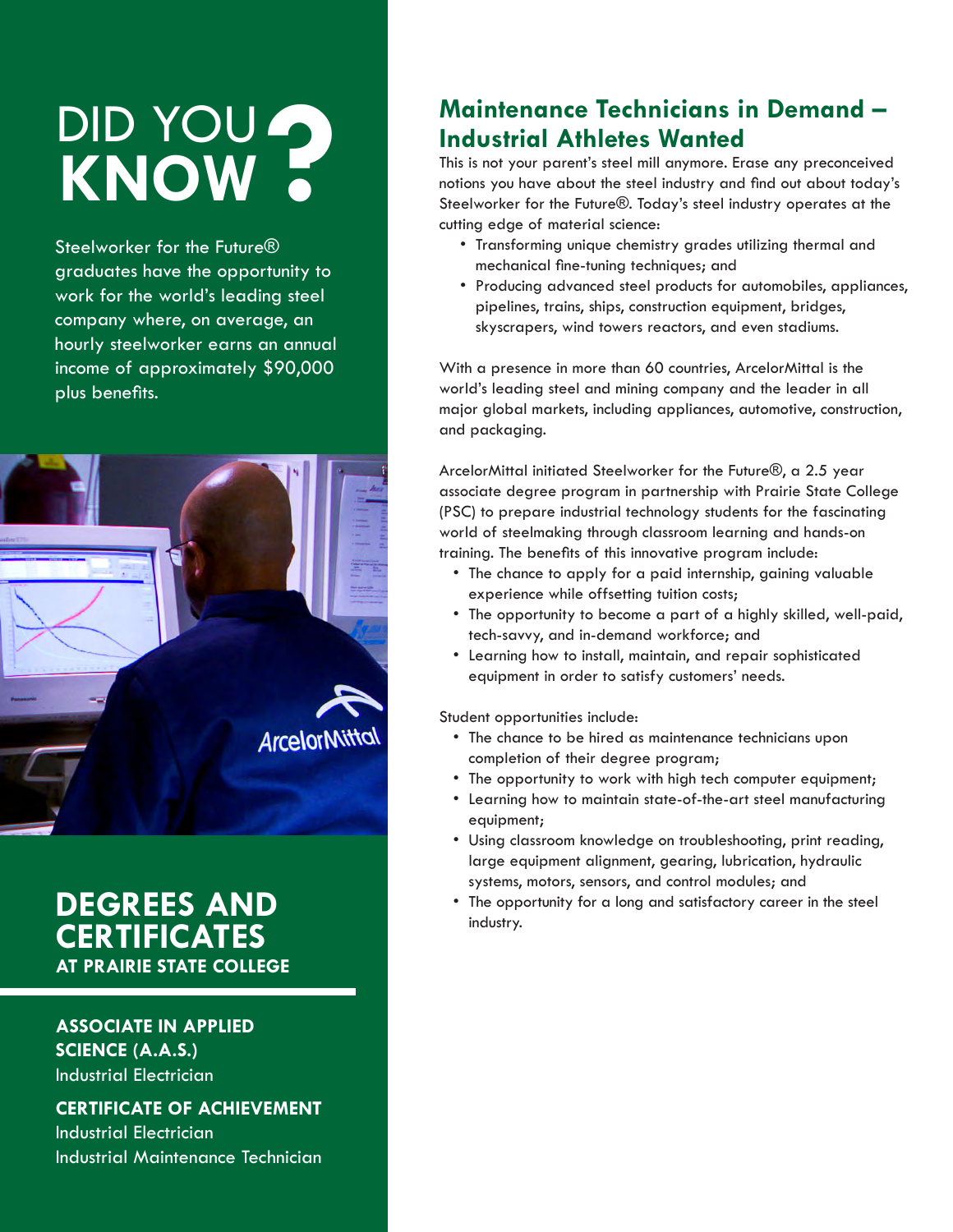## **Industrial Electrician**

#### *A.A.S. Degree*

The industrial electrician degree program prepares students for work as electricians in industrial, commercial, and residential settings.

| <b>I. General Education Core</b>        |                                                    |  | 19-21 credits            |
|-----------------------------------------|----------------------------------------------------|--|--------------------------|
| Area A: Communication                   |                                                    |  | 6                        |
| <b>ENG 101</b>                          | Composition I - with a grade of C or better.       |  | 3                        |
| <b>COMM 101</b>                         | Principles of Communication                        |  | 3                        |
| <b>Area B: Humanities and Fine Arts</b> |                                                    |  |                          |
| Select one course from Area B           |                                                    |  |                          |
| <b>Area C: Mathematics</b>              |                                                    |  | $3 - 4$                  |
|                                         | Minimum of 3 credit hours in mathematics required. |  |                          |
| Options are to take both:               |                                                    |  |                          |
| AMATH 100                               | <b>Basic Mathematics for the Skilled Trades</b>    |  | 2                        |
| and                                     |                                                    |  |                          |
| AMATH 101                               | Algebra for the Skilled Trades                     |  | $\overline{2}$           |
|                                         | or choose from one of the following courses:       |  |                          |
| <b>IT 106</b>                           | <b>Mathematics for Computers</b>                   |  | 3                        |
| <b>MATH 151</b>                         | College Algebra                                    |  | 4                        |
| <b>TECH 109</b>                         | <b>Technical Mathematics I</b>                     |  | 4                        |
| Area D: Physical and Life Sciences      |                                                    |  | $4 - 5$                  |
| Select one course from:                 |                                                    |  |                          |
| <b>CHEM 105</b>                         | Survey of General Chemistry                        |  | 4                        |
| <b>CHEM 110</b>                         | General Chemistry I                                |  | 5                        |
| PHYSC 111                               | <b>Physical Science</b>                            |  | 4                        |
| <b>PHYSI 101</b>                        | <b>Conceptual Physics</b>                          |  | $\boldsymbol{\varDelta}$ |
| <b>PHYSI 120</b>                        | College Physics I                                  |  | $\overline{4}$           |
| <b>PHYSI 210</b>                        | University Physics I                               |  | 4                        |
| Area E: Social and Behavioral Science   |                                                    |  | 3                        |
| Select one course from Area E           |                                                    |  |                          |

#### **II. Program Requirements** 39 credits<br>ELECT 159 Electric Wiring I 2 Electric Wiring I 2 ELECT 101 Fundamentals of Electricity I 2 ELECT 102 Fundamentals of Electricity II 2 ELECT 103 Alternating Current 2 ELECT 105 Power, Transformers, Polyphase Circuits 2 ELECT 106 DC Motors and Generators 2 ELECT 107 AC Motors and Generators 2 ELECT 108 Electrical Control for Machines I 2 ELECT 109 Electric Control for Machines II 2 ELECT 111 Electronic Principles I 2 ELECT 112 Electronic Principles II 2 ELECT 113 Blueprint Reading for Electricians 2 ELECT 114 National Electrical Code 2 ELECT 120 Electrical Safety 2 ELECT 203 Industrial Electronics I 2 ELECT 204 Industrial Electronics II 2 ELECT 208 Programmable Logic Controllers I 2 ELECT 209 Programmable Logic Controllers II 2 ELECT 298 Electrical Seminar 1 Electrical Internship **III. Electives 8 credits** *Select 8 credits from:* ELECT 141 Conduit Bending - Thinwall 2 ELECT 150 Preventive Maintenance - Electrical 2 ELECT 160 Electrical Wiring II 2 ELECT 201 Digital Fundamentals I 2 ELECT 202 Digital Fundamentals II 2 ELECT 206 Instrumentation Fundamentals I 2 ELECT 207 Instrumentation Fundamentals II 2 ELECT 230 Alternative Small Energy Systems 2 ELECT 290 Special Topics in Electricity 3 PHYSI 130 College Physics II 4

Program Total **66-68** credits

Industrial electrician students who have taken 15 credit hours within the core curriculum must meet the following criteria to qualify for the Steelworker for the Future® program:

- Candidate must submit the Steelworker for the Future® application to the program.
- Candidate must have a minimum overall 2.8 GPA.
- Candidate must pass a drug screen.